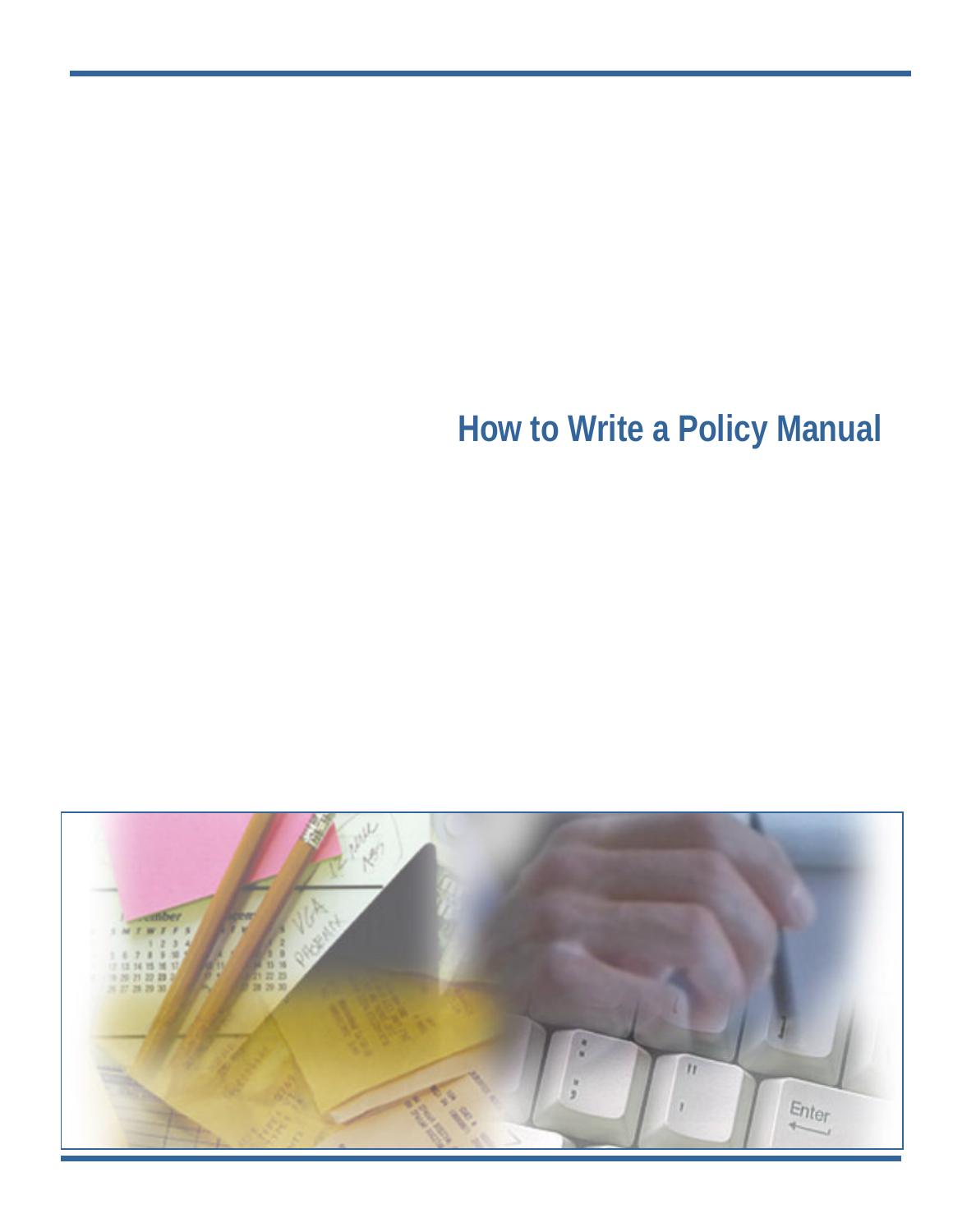# **Table of Contents**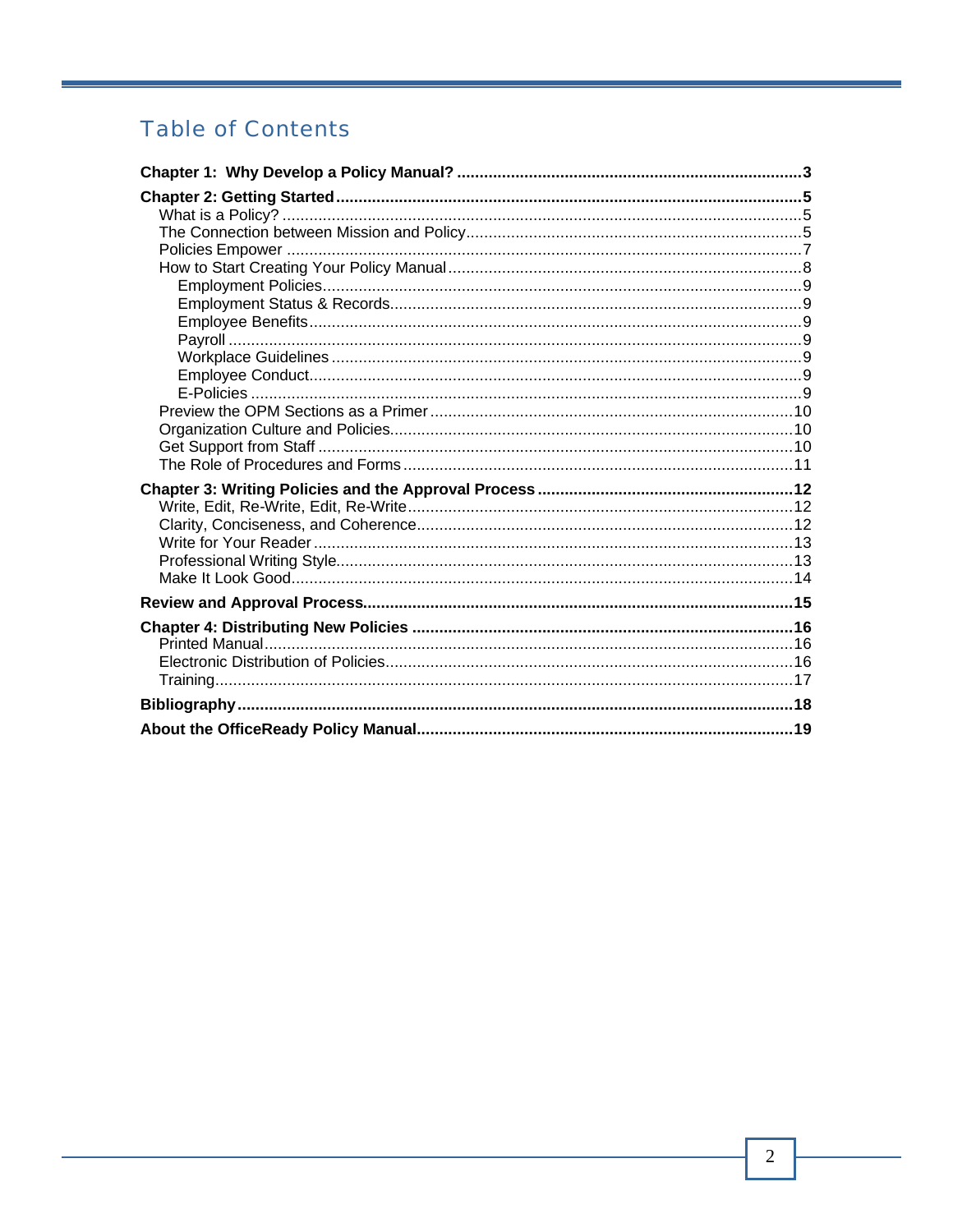## **CHAPTER 1: WHY DEVELOP A POLICY MANUAL?**

Policy manuals are developed to help staff and management teams run the organization. In best use situations, policies play a strategic role in an organization. They are developed in light of the mission and objectives of the company and they become the media by which management's plans, rules, intents, and business processes become documented and communicated to all staff.

Carefully drafted and standardized policies and procedures save the company countless hours of management time. The consistent use and interpretation of such policies, in an evenhanded and fair manner, reduces management's concern about legal issues becoming legal problems. There is more about the legal aspects of policy later in this section.

Policy manuals and their close relative the employee handbook should be an important part of the operation. They should be the first thing given to a new employee (either in hard copy of an electronic version). <sup>1</sup>They should also be easily accessible in their most up-todate version. Hence it is extremely important that an organization's policies be a "living document" prepared and saved in Microsoft Word and easily exported into portable versions (like PDF) and made available over the company network.

Consider the benefits of written policies; a set of written guidelines for human resource decisions. Better yet, think about the benefits of the process of developing policies. The process your company management team undergoes when comparing the policy alternatives, understanding their importance, and evaluating your company's current practices will help you to develop your company's guidelines and procedures that will make your organization a better run entity.

Consider the benefits of better communication within your organization. A policy manual is a means of communication with employees; it is first a way to communicate to employees the management rules and guidelines of the organization. Employees want and need that type of guidance in black and white. In addition, policies help to organize and announce management's plans for growth, and they communicate the company's investment in its employees by explaining employee benefits and workplace issues.

1

<sup>1</sup> OfficeReady Policy Manual has a PDF conversion capability. This means that you can easily convert your policy manual or employee handbook into a PDF document for electronic distribution via e-mail or web site downloads. PDF (Portable Document Format) was created by Adobe as a standard way to view documents regardless of what software or hardware platform the reader is working with. PDF has quickly become an Internet default - documents on web pages are often uploaded as PDF documents, which can be viewed from the browser window, using free Adobe Acrobat technology (Acrobat Reader).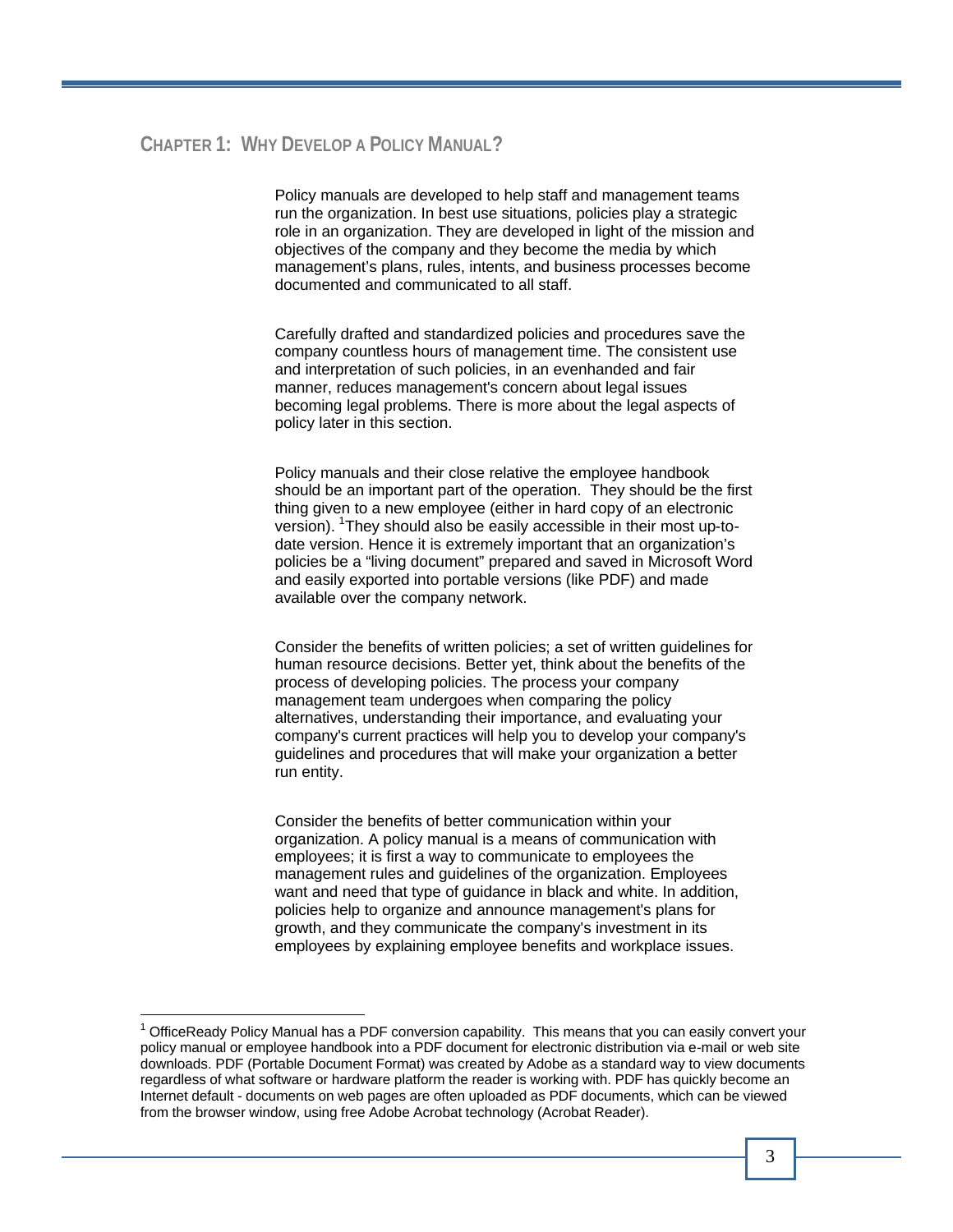As a company's policies are developed they become a framework for consistency and fairness. Polices define management's standards for making decisions on various personnel and organizational issues. Clearly defined procedures and standards, spawned from polices that are well thought out, express the company's intent to make consistent and evenhanded decisions.

Not enough can be said about the value that comes from policy creation. It is true that policy can help an organization run at its most efficient and effective level. That alone may bring value through cost savings and additional revenue. However, if done correctly, policies can bring more value by accurately reflecting the company's philosophy of business and employee relations as they demonstrate your creativity in solving policy issues, the competitive position of the company in providing a variety of employee benefits, and respect and appreciation for human resource management. This type of message can go a long way towards promoting staff loyalty and everyone knows that staff longevity is a valuable asset.

There is also a legal aspect of policies. They are a means to protect the legal interests of a company. The company's policies and procedures in many ways define the rights and obligations of the employee and the company. The policy manual is an expression of the rules governing the employment relationship. Today, more than ever, a company must protect its rights within that relationship by adopting policies that are fair to both sides, clearly stated, and legally permissible.

With regards to the legal aspects of policy creation there is one important caution. If your company's employees are represented by a labor union, any collective bargaining agreement (CBA) between you and the union will, in effect, serve as a policy manual with respect to employee issues covered by the CBA.

In this case, you may utilize a policy manual that covers non-union employees. A CBA may also limit your ability to modify your policy manual at will, requiring instead negotiation of matters covered by the CBA.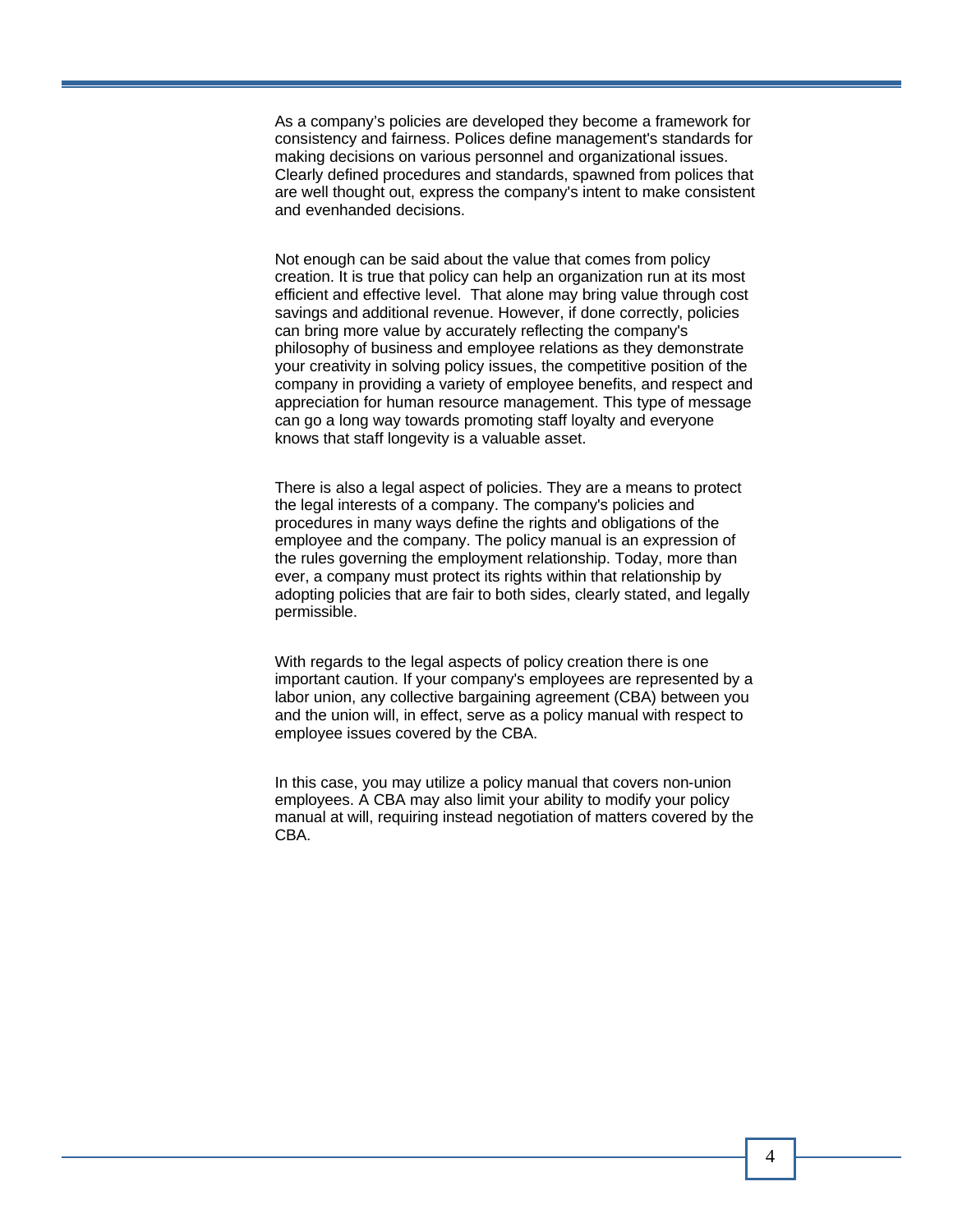#### **CHAPTER 2: GETTING STARTED**

# **What is a Policy?**

Writing policies that are effective, enforceable, and accepted by management and employees is difficult. To develop good policies that enhance rather than hinder the chances of achieving organizational objectives, it helps to understand exactly what a policy is and how it relates to such concepts as mission, objectives and procedures.

A policy is a predetermined course of action established as a guide toward accepted objectives and strategies of the organization. Consider this excerpt from a policy development book:

*A vision is formulated, business processes are analyzed, and policy and procedure systems to support the vision are born. As policies and procedures are written, approved, published, and implemented, the company's vision is articulated.* **<sup>2</sup>**

A first step in writing policies is agreeing on what a policy is and how it differs from a procedure. The two terms are often used interchangeably, but they are a bit different. Simply stated, a policy lays out what management wants employees to do, and a procedure describes how it should be done.<sup>3</sup> Procedures describe exactly how to carry out the policy and contain much more detail.

## **The Connection between Mission and Policy**

Without policies boundaries and baselines related to the company's missions and objectives would not exist. When developing your policies, you should start with your mission and objectives. A mission statement should be a clear statement about who your company is trying to serve. It should be a cultural reflection of the values, beliefs, and philosophy of the organization.<sup>4</sup> It should be very brief and very clear so that everyone in the organization can understand it and so that objectives are seen clearly as steps to achieving the mission.

Here's the mission statement for Southwest Airlines:

*Southwest Airlines Company is the nation's low-fare, high customer satisfaction airline. We primarily serve short-haul city pairs, providing single-class air transportation, which targets the business commuter as well as leisure travelers.*

1

<sup>&</sup>lt;sup>2</sup> Page, Stephen, B., p. 2. Establishing a System of Policies and Procedures, Process Improvement Publishing, 2002.

<sup>3</sup> McQuate, Craig, Penning Effective Policies, Security Management, Dec 2002.

<sup>4</sup> Statement of Management Accountants 4DD, Tools and Techniques for Implementing Integrated Performance Management Systems. Institute of Management Accountants.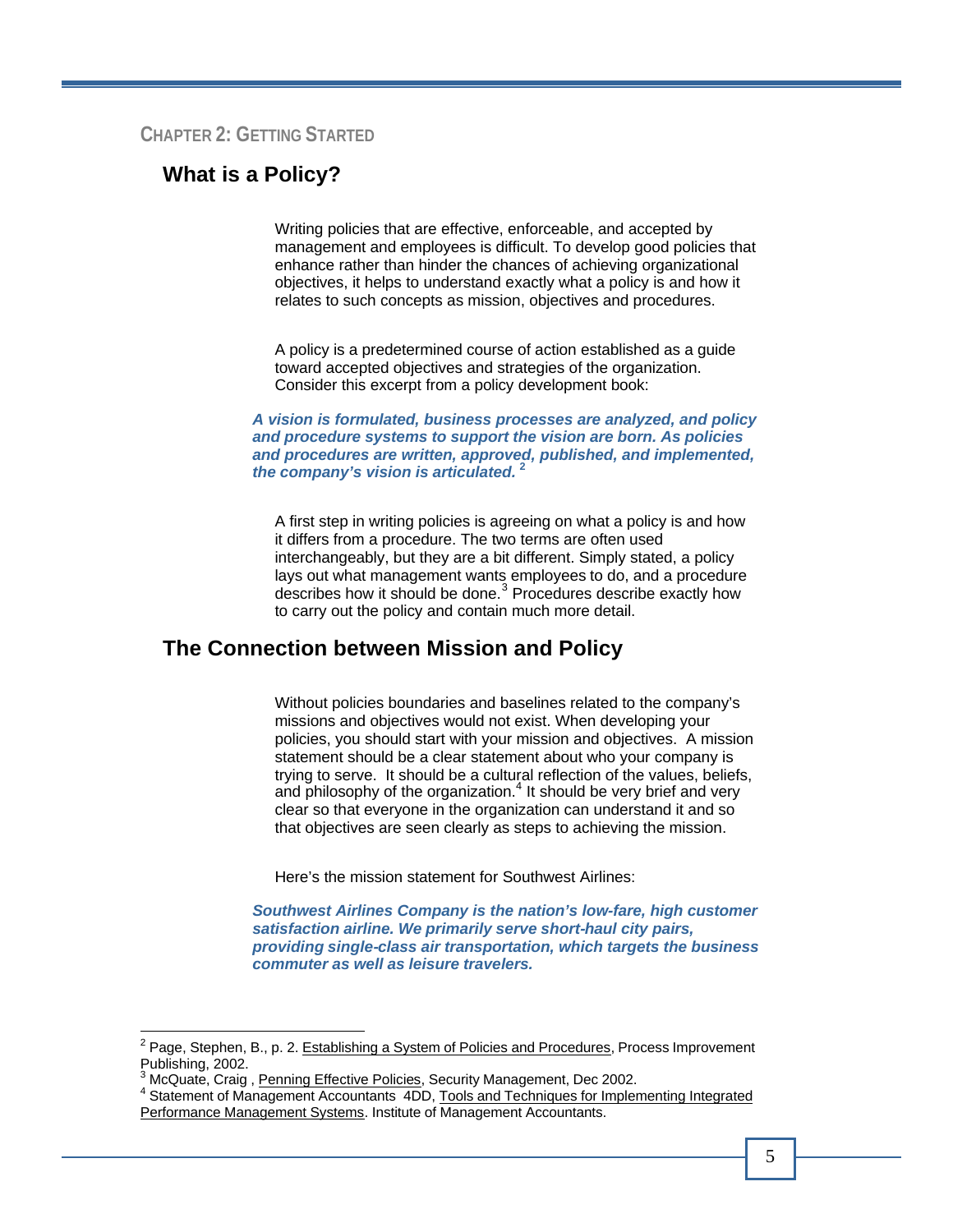From a well written mission statement objectives can be set and from objectives, policies can be created. Just as a mission or vision for your organization is a prerequisite to policy development, so too are strategic objectives. Objectives are like goals; they direct the staff's attention to important factors in running the organization and help define unique ways to enhance performance of individuals and the organization as a whole. Therefore, objectives should reflect the critical success factors of the company. Those factors could include dimensions such as employees, customers, quality, financial performance, operation, products, and marketing. The table below may help you think about the objectives of your company along similar dimensions:

| <b>Critical Success</b><br><b>Factors/Dimensions</b> | <b>Example Objectives</b>                                                                                                  |
|------------------------------------------------------|----------------------------------------------------------------------------------------------------------------------------|
| <b>Employee</b>                                      | Develop a highly skilled<br>workforce<br>Minimize employee turnover<br>Annual evaluations                                  |
| <b>Customers</b>                                     | Increase customer satisfaction<br>Minimize customer turnover<br>(retention)<br>Increase customer base                      |
| Quality                                              | Quality the first time<br>Quality every time<br>Minimize product returns and<br>allowances<br>Optimize the cost of quality |
| <b>Financial performance</b>                         | Minimize product cost<br>Maximize profitability<br>Lead industry in sales per<br>employee                                  |
| <b>Operations</b>                                    | Minimize product lead time<br>Minimize inventory levels<br>Reduce non-value added<br>activities                            |
| <b>Products</b>                                      | Market leader in new products<br>Reduce product development<br>time                                                        |

As diagram 2.1 shows, policies should be developed in light of the objectives set by management. If objectives are the way the mission of the company gets carried out, then the policies (and the procedures they spawn) help assure that objectives are met each and every day the organization exists. Policies will drive the development of any needed procedures.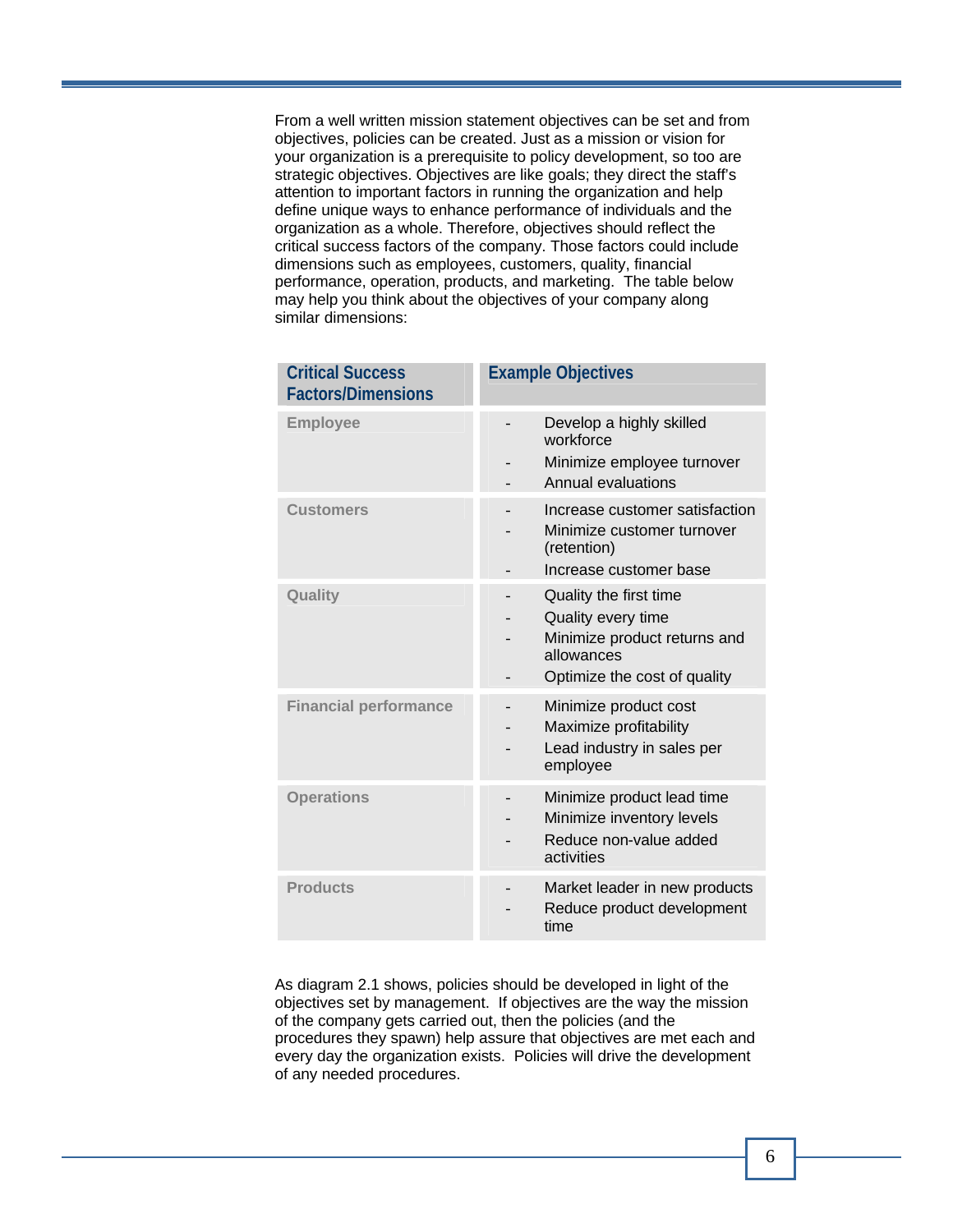

*Diagram 2.1 shows that the mission is at the heart of the organization – like a bull's eye. Once a mission is in place objectives can be set and policies and procedures can be written to help assure the achievement of objectives (and in turn – the mission).*

# **Policies Empower**

Many people think of organization policies in a negative light: as a means to control employee behavior. However, there is a more positive side to policies. They can actually empower employees. It is true that many policies seem restrictive in nature and many need to be to promote good internal control however, policies also provide staff with a degree of freedom within defined boundaries. With good policies in place, staff is able to execute their duties; they are free to act within the limits set by policy; without constant managerial oversight. In that way, policies empower staff to do the right thing.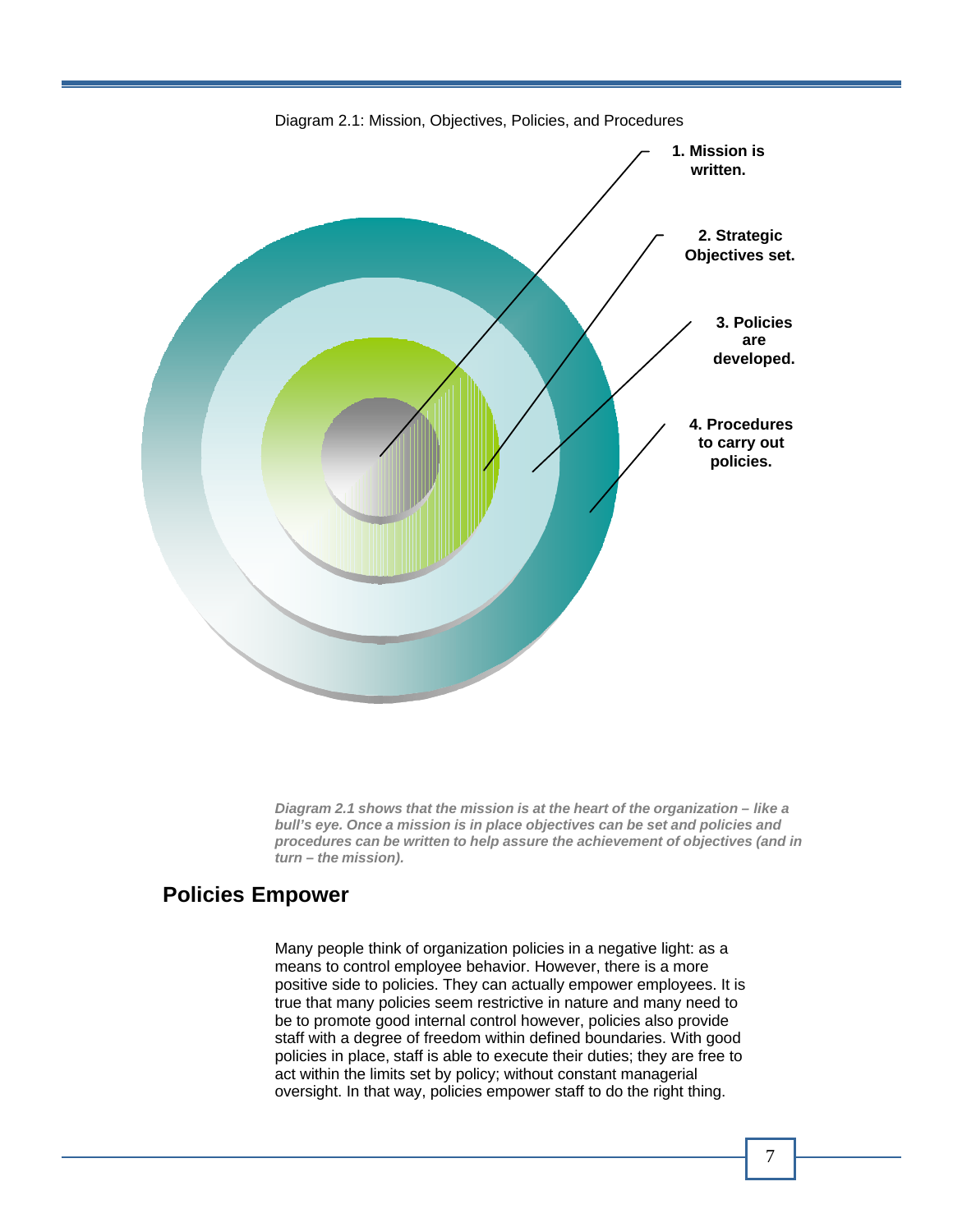# **How to Start Creating Your Policy Manual**

The OfficeReady Policy Manual contains three Microsoft Word templates to help you get started: the Office Policy Manual, Office Policy Manual – Brief Edition, and the e-Policy Manual. The Office Policy Manual template is the most comprehensive of the three and for most organizations in need of a policy manual, that template is most appropriate. However, if you are looking to get some fundamental general policies in writing, then the brief edition of the OfficeReady Policy manual is the place to start. If you have basic policies in place and want to supplement them with e-policies, then the OfficeReady e-Policy Manual is where to begin.

As you probably already know, the OfficeReady Policy Manual is a collection of templates and boilerplate policy text; in essence sample text that you can tailor to meet your needs. By working with these templates, you can begin the first step of policy creation – determining the content of your policy manual.

Content creation takes some research involving a great deal of information gathering. Policies initially are derived from an understanding of core business practices. They also may emanate from a need to control operations and therefore a good understanding of how the business functions is necessary as a first step in developing good polices.

Whether you are updated an old set of policies or creating new policies, be sure that a valid need exists for each policy. Ensure that the issue is not already adequately addressed elsewhere in existing policies. If the company already has a building access policy, for example, is a separate contractor access policy really needed? The answer to this question will be decided by the company culture, operational requirements, and the scope of existing policies. Perhaps a simple addition to an existing policy will fill the void.

In essence, policy creation is a form of research. Research is an ongoing aspect of keeping polices up-to-date and maintaining a comprehensive policy manual. The policy manual should be a "living document" – very much dynamic – subject to change. Existing policies need to be expanded, supplemented, and revised as business conditions change, as business process reengineering takes place, as an organization downsizes, and as quality improvement initiatives are implemented.

Getting started from scratch on a policy manual is the biggest challenge. The OfficeReady Policy Manual approach is to organize policies using the following categories: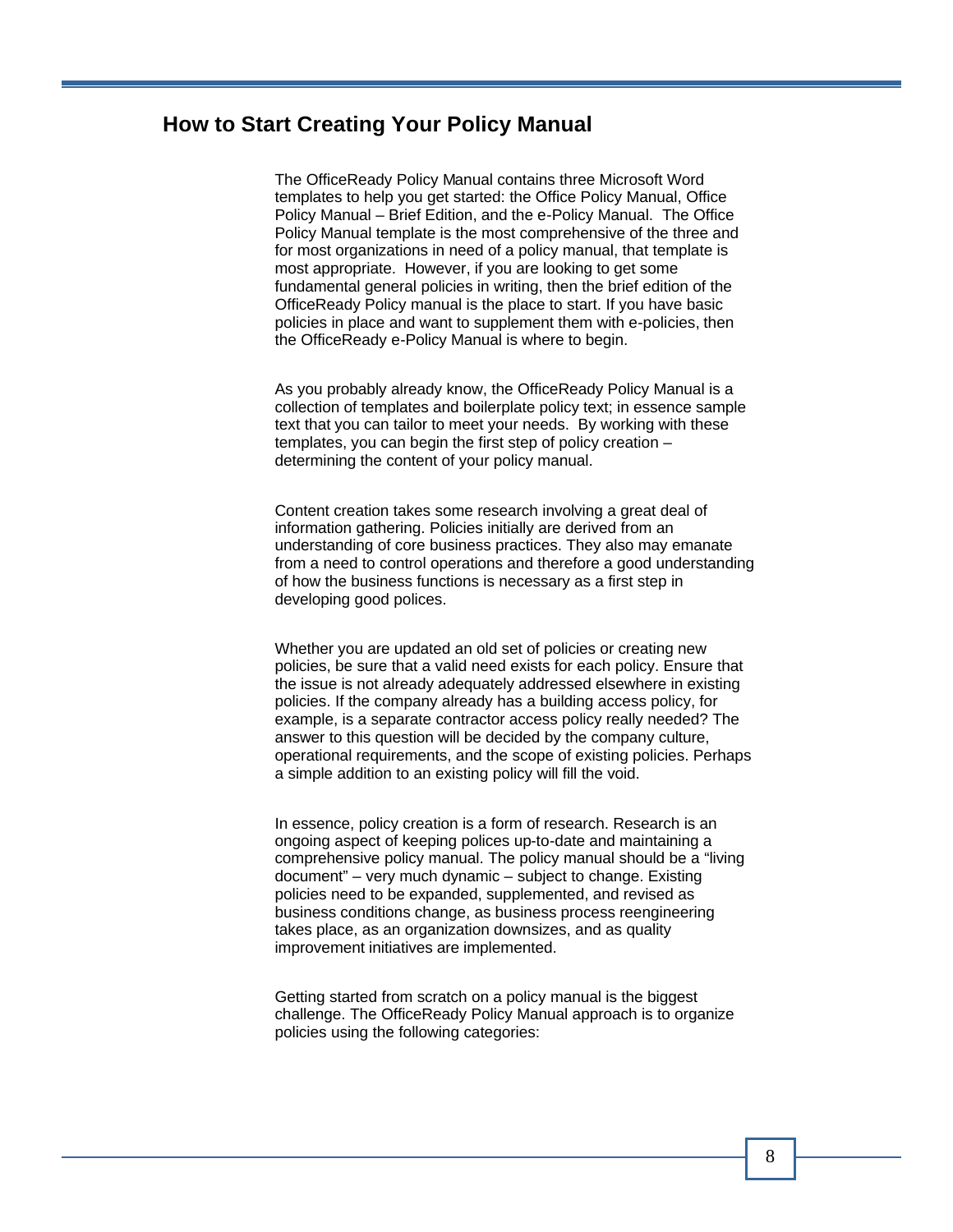#### **Employment Policies**

These are the policies that guide hiring practices, orientation of new employees, compliance with employment laws, and confidentiality.

#### **Employment Status & Records**

These are the policies that define such issues as employment classifications, access to personnel files and guidance on how background checks and performance reviews are to be performed.

#### **Employee Benefits**

These are policies that explain employee benefits such as insurance, vacations, holidays, leave, and employee reimbursements.

#### **Payroll**

These are policies that are related to salary and wage administration including deductions, pay advances, and time keeping.

#### **Workplace Guidelines**

These policies are quite varied and their purpose range from defining certain work arrangements such as flex time and telecommuting to offering guidelines on the use of company assets and record retention.

#### **Employee Conduct**

These policies are guidelines that control employer behavior and conduct on the job. The mainstay of this section is a code of conduct but also important are policies regarding substance abuse, smoking, harassment, and workplace violence.

#### **E-Policies**

These policies guide staff in the use of the organization's information technology. Policies defining acceptable and prohibited activities and use of e-mail and the Internet make up a majority of these policies.<sup>5</sup>

 5 According to Nancy Flynn author of the ePolicy Handbook (AMACOM, 2001) and managing director of the E-Policy Institute, the only effective way for a company to protect itself is by developing clearly written, comprehensive e-policies that explicitly regulate the use of software, e-mail, and the Internet.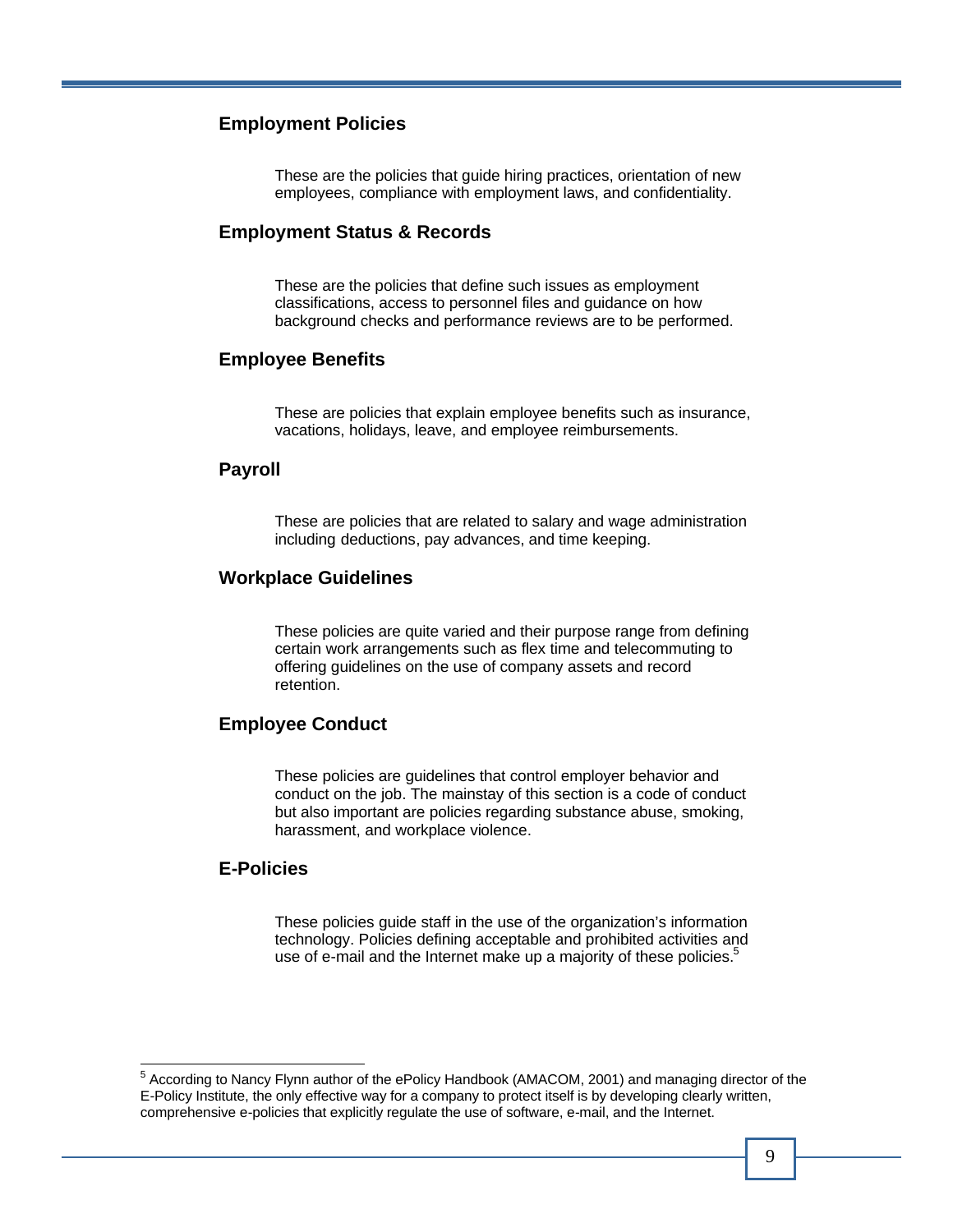# **Preview the OPM Sections as a Primer**

To help you get started, think of the table of contents of the OfficeReady Policy Manual as a big checklist of what you might want to include in your policy manual. Keep in mind that you can navigate to any desired section of the Office Policy manuals by holding down the Control key (Ctrl) while clicking on the page number of the item in the table of contents. You might find that the best way to start your process of policy development is to read a few of the policies that seem appropriate to your organization. By doing so, you may find that you have additional facts to research so as to customize the policy to meet the needs and to support the goals of your core business processes.

## **Organization Culture and Policies**

Although templates can give you a head start on policy development, other factors must be considered as you write your polices. One factor is your organization's culture. Organizational attitudes toward policies span the spectrum. On one end of the scale are companies that have a policy for everything. Banking is a lot like that. U.S. Banks are still (despite banking deregulation efforts during the 1980s) highly regulated entities and policies are needed to control all aspects of operations. At the other end of the spectrum are companies that only have only a few policies (only those required by the laws that are relevant to that company). Most companies fall somewhere in between these two extremes. The manager writing any policy needs to understand where on the spectrum the company falls and how the policy can be made to fit the organization's culture to enhance compliance.

## **Get Support from Staff**

Enhancing compliance to policies also begins with staff participation. One lesson learned by the vast number of organizations that have gone through process reengineering is that new policies are more readily adopted and followed by the staff when the staff has had some significant role in their development. Therefore, it may make sense to distribute appropriate sections of the OfficeReady Policy manual to the staff of your organization. Present these sections as drafts and solicit feedback and then incorporate revisions into the sections and you will maximize the chance of compliance to your policy.

Employees and managers at all levels will be most likely to support a policy that makes sense, is easy to follow, and minimizes interference with getting the job done. The best way to get such a policy is to have all affected parties involved in the development process. Not allowing participation at the policy creation stage is a frequent downfall of implementation and compliance.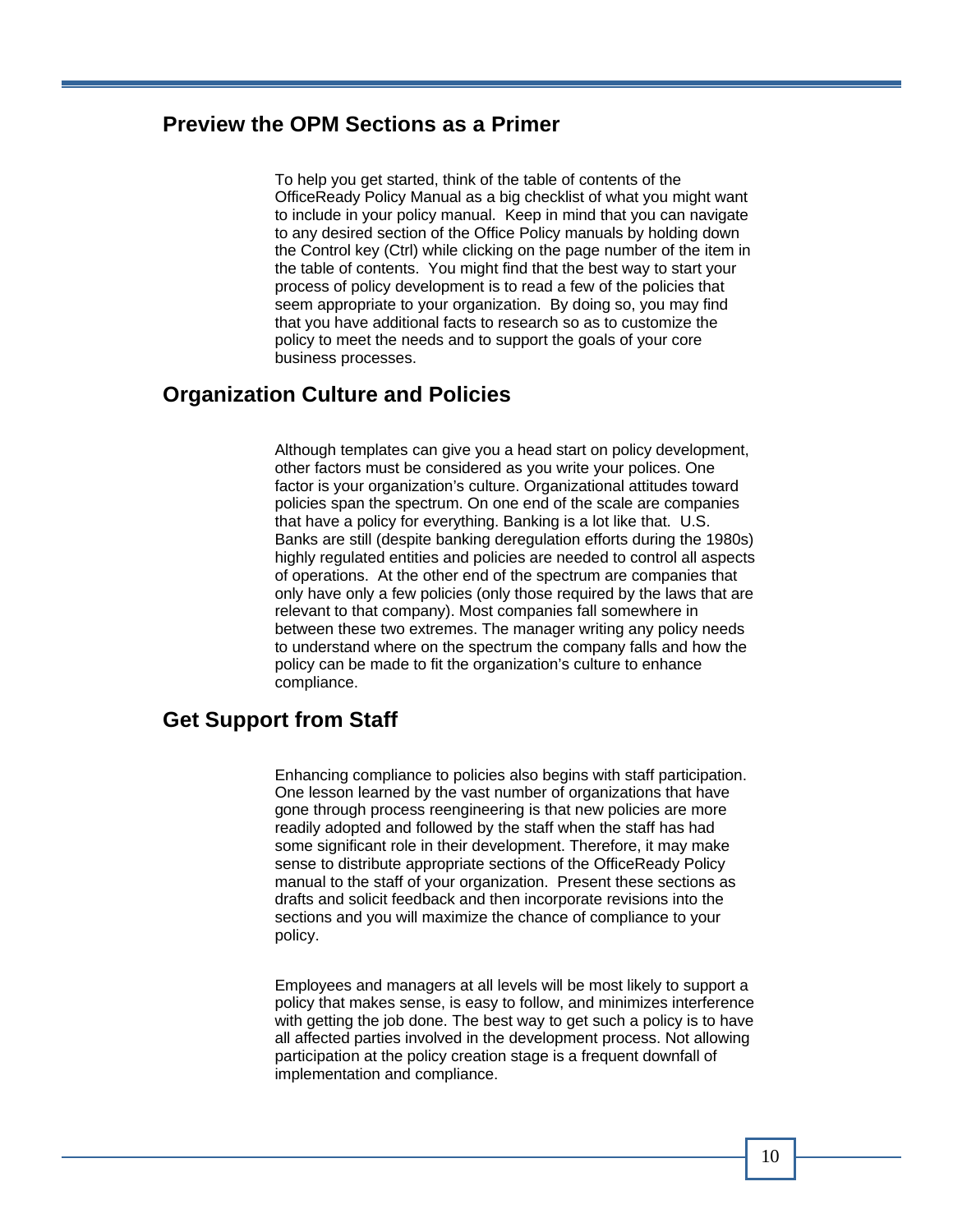Support can also be enhanced if the policy's impact on the company is clearly explained; the impact that will be most meaningful to managers is the financial loss that can result from failing to implement the policy. The ideal situation is when management and staff can see how a particular policy helps promote the achievement of organizational objectives and mission.

## **The Role of Procedures and Forms**

Many people confuse procedure with policy. A policy is a predetermined course of action established as a guide toward accepted objectives and strategies of the organization. It is at a much higher level than a procedure. Procedures are methods – they are ways of carrying out a policy. Forms may be part of a procedure; in other words, to carry out a procedure it may be necessary to complete one or more forms. For example, your organization may have a policy that every employee who is terminated or who decides to leave the organization participates in an exit interview. Procedures can be developed on how that interview should be conducted while a form or checklist can help assure and document that a particular exit interview was carried out according to policies and procedures.

OfficeReady Policy Manual has a collection of forms, checklists, and guides that may be a starting point for your organization. However, if your company already utilizes a collection of forms, you should review those forms to determine if policies need to be developed or revised. Ask why a form is used. Understand the process and the intent of the form and you may have identified the need for a policy. That last suggestion may seem like a recommendation to work backwards and in effect it is. Managers may be carrying out procedures and utilizing forms that are not linked to any documented policy. If that's the case in your company, it is now time to document it in your policy manual.

The connection of policy-to-procedure-to-form raises another important point: policy development needs to be coordinated with procedures and forms management. New policies or revisions to old policies may spawn new procedures. New procedures may require revision of old forms or the creation of new ones.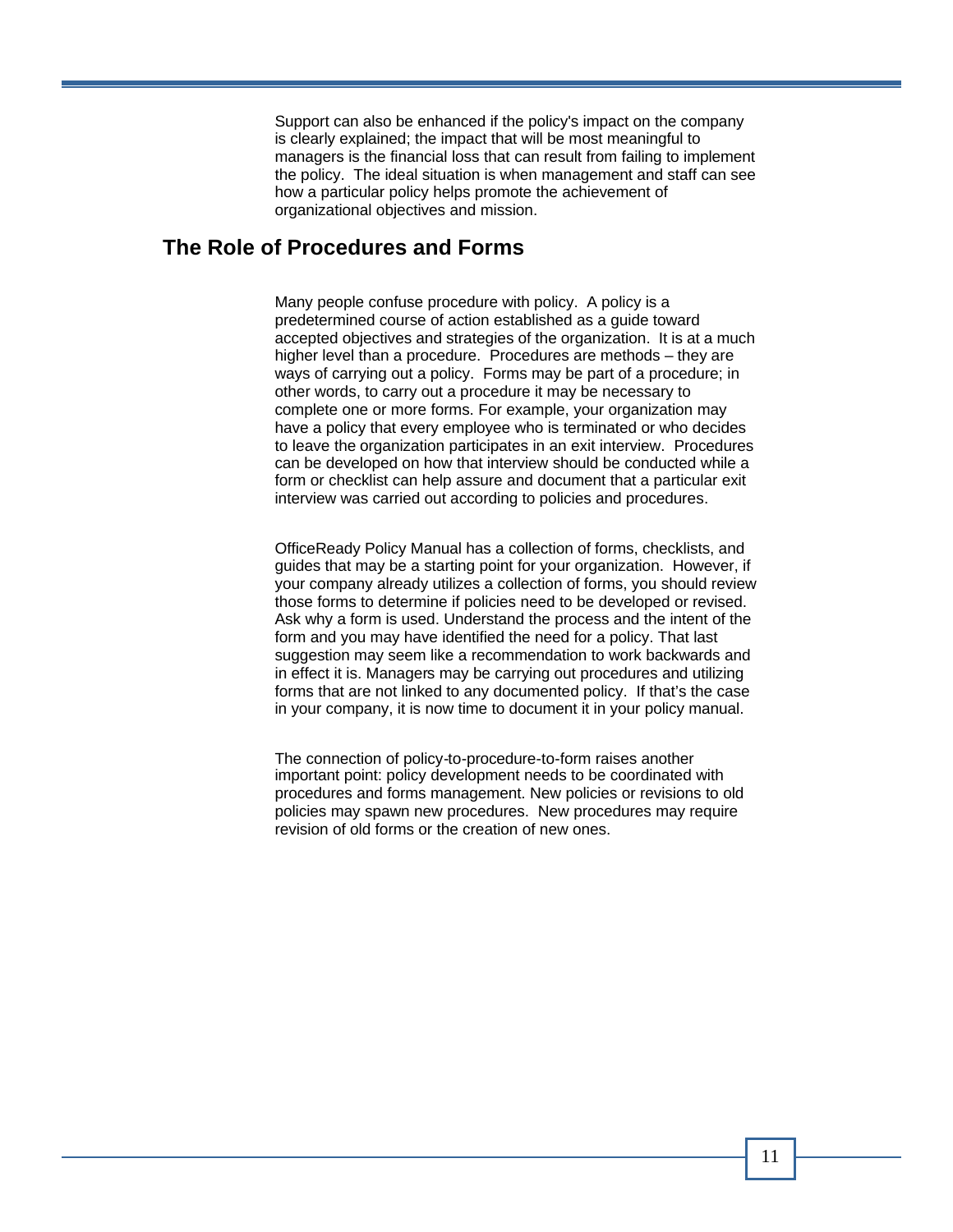# **Write, Edit, Re-Write, Edit, Re-Write**

Despite the fact that OfficeReady Policy Manual can help you put together a polished set of policies, the task will still be a lot of work. Put enough time and effort into preparing the manual and do your homework. A good policy manual is the result of many hours of thinking, analyzing, researching, writing and re-writing. Do not expect to write your manual on the first attempt. Even though you may have a terrific understanding of your business processes, mission, and objectives and believe you can communicate policies clearly, good writing is the result of a recursive process. You need to go through the circular process of writing, editing, and re-writing until your manual meets the needs of the staff of your organization.

Once you write the first draft, put the manual aside for awhile. Most writers find that if they give the manual a break they can come back to it with a fresh set of eyes. While re-examining the first draft, you may see flaws that you missed the first time. You may see that some rearrangement and editing is needed. After you edit and print a second draft, have someone else proofread it. Find a proofreader who understands your organization's mission and who can empathize with the needs of the staff that will refer to the policy. Then act on their recommendations. Keep at it till you are sure you have it right. You may have only one chance to make a great impression on your reader. Therefore, work hard and take the time to prepare a wellwritten and attractive document.

## **Clarity, Conciseness, and Coherence**

Clear writing does not just happen. You must make it happen! When you edit polices, make changes that promote the three Cs: clarity, conciseness, and coherence. Anyone who is reading a policy manual wants it simple and straightforward. Most serious policy manual readers will want to read the document quickly. Clarity is extremely important.

Clear writing is understandable and easy to read. If your writing has clarity, your reader will immediately grasp your meaning; he or she will not have to stop and figure out your meaning. Be clear and direct. Make every word advance your meaning. Weed out unnecessary words. Delete redundancies, needless phrases, overblown phrases, and clichés. For your policy to be clear and for subsequent procedures to be exact, each and every policy that you write should contain accurate and complete information expressed concisely.

Coherence is about good logic, linking sentences, and discernable threads of thought. Coherent writing will lead the reader through your policy manual. It lets you give a guided tour of your policy model.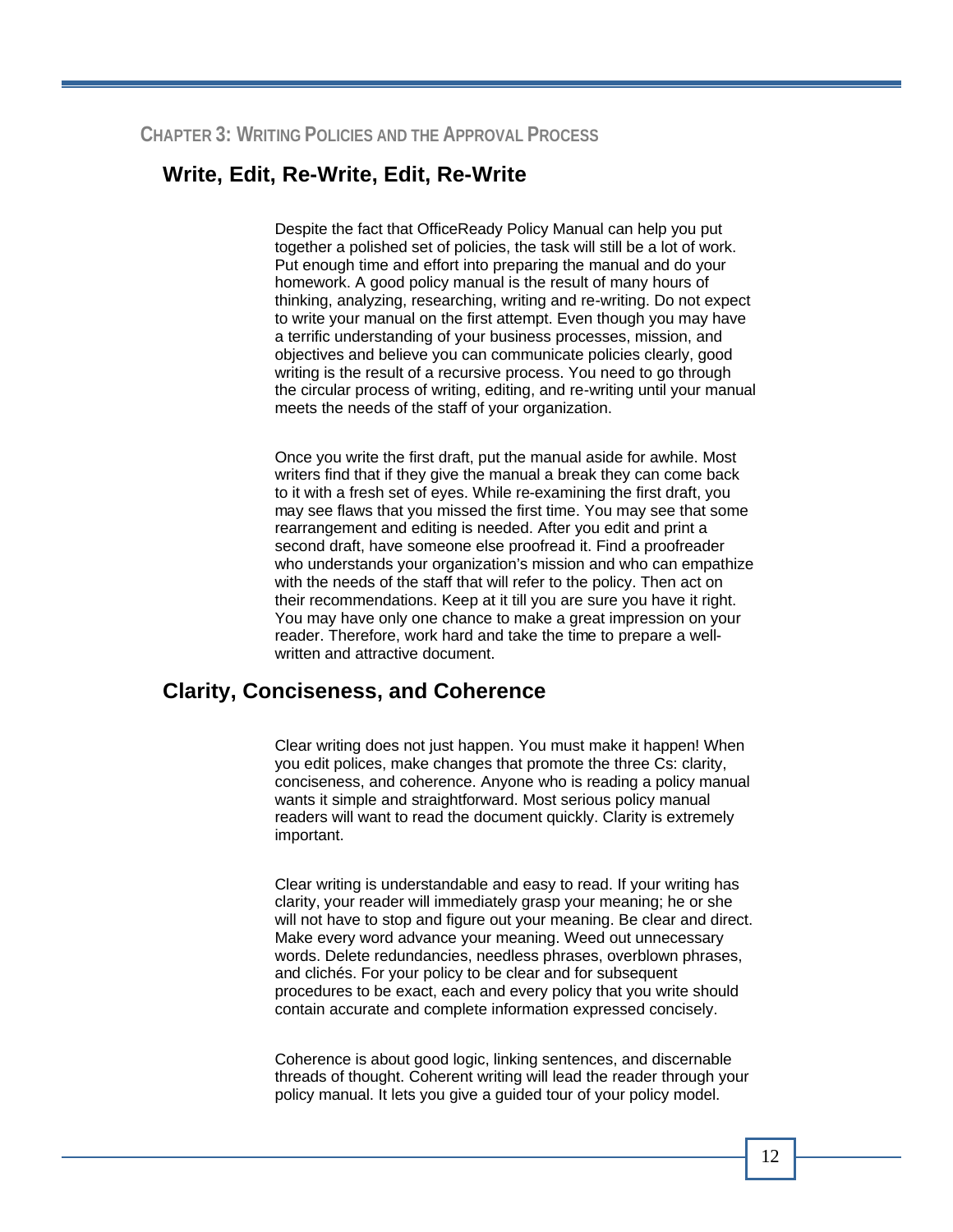Policy manual readers look for coherent thought and logic. You should evaluate coherence in your manual. Look at your sentences and how they make up your paragraphs. Do your sentences help weave a good story or are they random thoughts that do not link well with the other sentences and paragraphs? Are the sentences in each paragraph unified? Do your sentences and paragraphs communicate your message in a clear and logical way? Your policy manual will be coherent if the relationships between the sentences in each paragraph are clear and logical and the links or relationships between paragraphs and sections are readily apparent.

# **Write for Your Reader**

Who will read your policies? A variety of people may need to review the policies contained in your manual. Certainly, management should read polices that you write. Your hope is that the staff will also become familiar with your policies as they carry out their every-day activities. Sometimes auditors – internal and external - need to read policy to assure that it is being followed. A compliance audit often begins with a review of policy and then the audit team conducts tests to determine compliance. For example, federal bank examiners often review the lending policy of a bank to assure that loan officers are following bank policy on every loan or credit card they grant. Anyone can see how it is critical that a loan policy meet the needs of loan officers, management, auditors, and even the federal bank examiners.

A thorough analysis of your readers' needs before you write is critical. Think about the information you need to convey to the staff of the organization and anticipate questions your reader might have after reviewing your manual. The answers to those questions should then be incorporated into the first draft of the manual.

# **Professional Writing Style**

The critical factors in policy writing just like other forms of writing are: organization, a professional writing style, and proper grammar. This OfficeReady Policy Manual helps you organize your writing by using an outline with relevant headings and subheadings. However, as you customize the manual writing style and grammar are your responsibility.

Here are some tips on writing style:

- § Keep your writing simple. Do not use inflated language. Don't make the ordinary seem extraordinary by using big words. Don't obscure meaning by using unfamiliar words and phrases. That approach can frustrate the staff that needs to know exactly the meaning of the policy. When it comes to writing the policy, it's best to strive for simplicity.
- § Use jargon judiciously. Jargon is sometimes good because it offers professionals, like accountants and lawyers, a precise and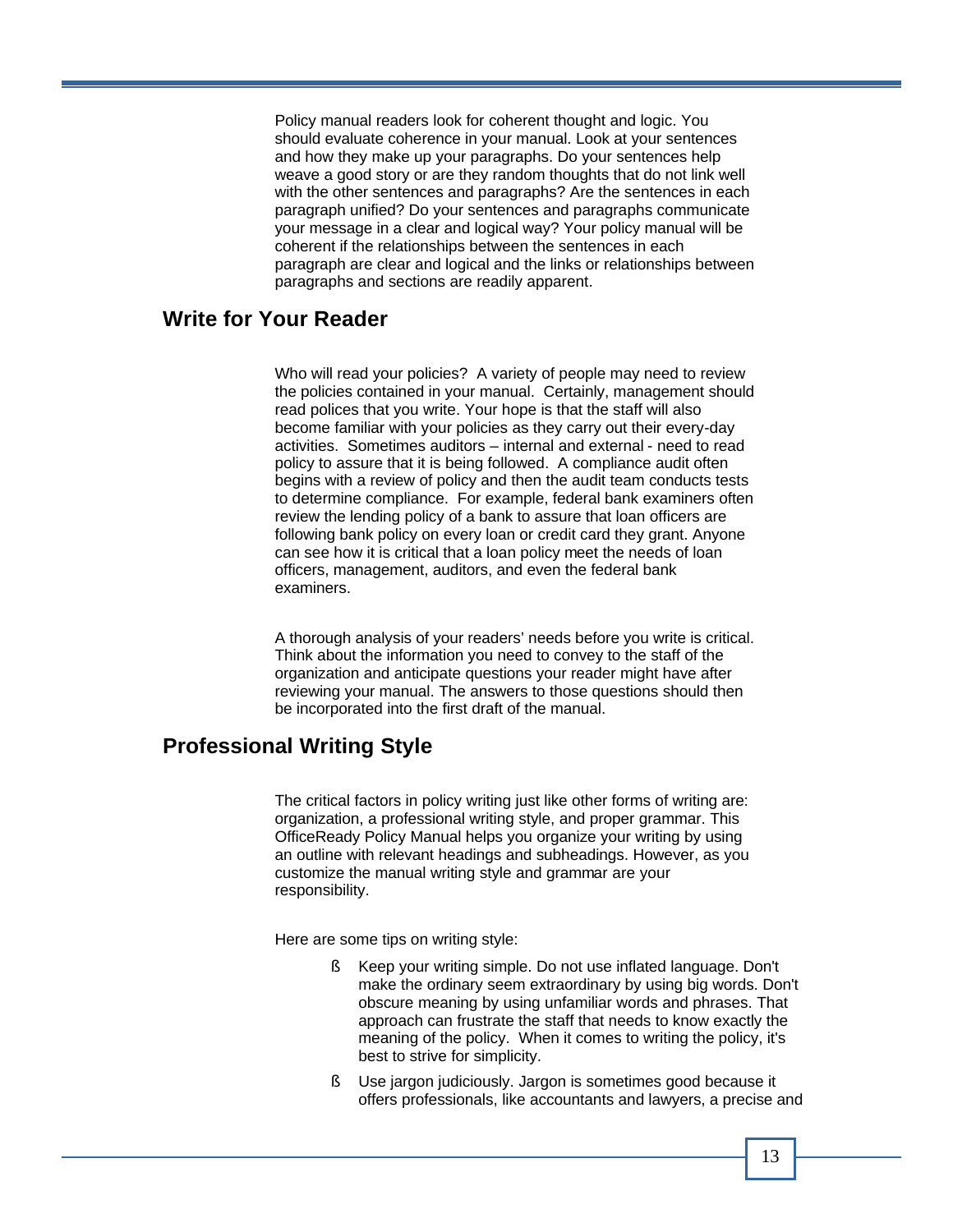efficient way to communicate with one another. However, if a reader of your policy is not familiar with the jargon, your meaning will be obscured. Some professionals, especially those with a military or law enforcement background, should guard against the use of jargon from those fields in the corporate or non-profit world. Similarly, policies authored by technical professionals may contain too much "techno speak" for the lay end user.

§ Use conservative business language free from typographical errors and misspellings. Pretest the policy before you submit it to the ultimate readers. Part of the approval process of a policy should help with this requirement. More on that later. Find some reviewers who possess the valuable mix of English proficiency and good business judgment. Solicit constructive criticism.

# **Make It Look Good**

Take plenty of time to make the policy look really good, if not stunning. Appearance and presentation are important; they make statements about you and your company. You need to put your best foot forward in every company communication. The entire policy manual should look professional. The formatting and page styles provided by the software should make every page look stunning. Fortunately, OfficeReady Policy Manual has been designed and formatted by document creation experts. However, as you add new content and revise your policy manual, you want to make sure it looks good. Look at every page for appropriate use of charts, tables, white space, and formatting. Find the right balance of text, numbers, charts, and tables. A policy that is cluttered with too many charts, tables, pictures, and diagrams can lose its edge. And remember all the visual elements of a policy are for naught if you do not use a good printer. To assure a professional package, only a high-quality printer will do. A laser or inkjet printer is a prerequisite to business policy preparation.

There is another important reason to pay attention to the design of your policy manual. You want the layout, style, design, and presentation to appeal to the reader and make reading easy. Long paragraphs, crowded pages, poor use of white space, and poor print quality all discourage the reader. Techniques like bullet points, photographs, illustrations, graphs, and charts make your message easier to convey. They also grab attention and allow the reader to move faster through the policy. Crowding a page with information will either intimidate or annoy the reader.

Here is a list of tips to help you create a great looking policy (printed) manual

- § Use high quality paper.
- § Ensure all printed pages are crisp and clean.
- § Achieve good balance between text and visuals (charts, graphs, and tables).
- § Use photographs effectively.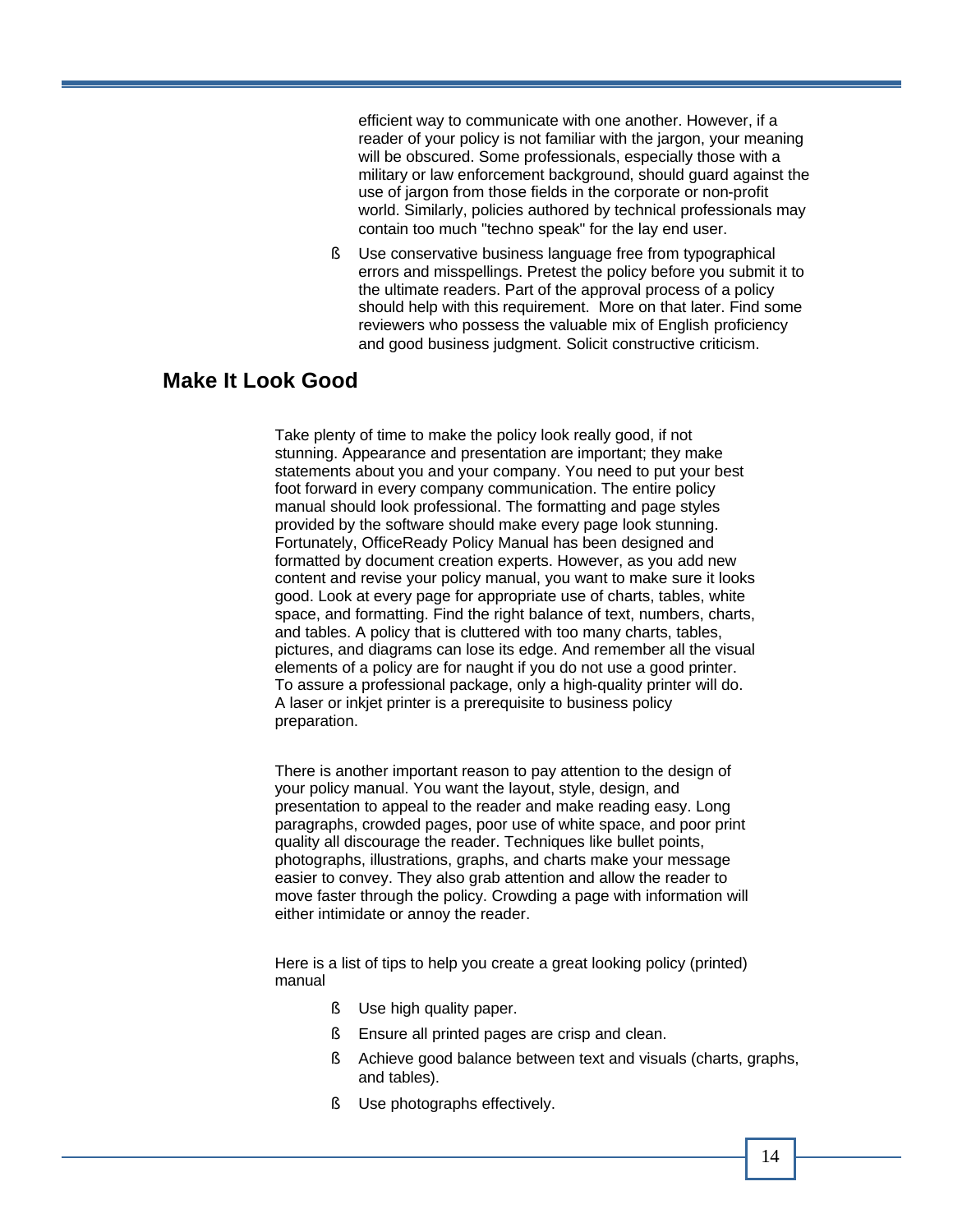- § Use illustrations effectively.
- § Use bullet points to offset information from the text.
- § Use white space effectively.
- § Provide an appealing cover for the policy manual.
- § Include a letter from the top executive or owner of the organization (i.e., Letter from the President)
- § Include professional binding.
- § Prepare a PDF version for electronic distribution.<sup>6</sup>

#### **REVIEW AND APPROVAL PROCESS**

1

Every organization that develops policies needs a review process. Some organizations form committees that review proposed policies and policy revisions and after committee approval the policy either takes effect or is submitted to a higher committee – like a board of directors, trustees, officers, or the CEO for final approval.<sup>7</sup> Other organizations utilize a policy review process whereby staff (users of the policy) perform a review followed by a management review before submission to a committee and or senior officials. The staff review is basically a solicitation of comment and feedback. It is a step in the process where ideas are needed to help improve the policy. Someone or perhaps a policy committee must coordinate the review and the submission of drafts to appropriate staff. The policy coordinator requests that the draft document be reviewed and returned by a deadline date with comments included. Here are four possible forms of policy review feedback:

- 1. The draft seems fine with no further comments.
- 2. In general the draft seems fine with a few minor exceptions.
- 3. The draft policy is unacceptable and needs significant changes to be effective.
- 4. No opinion.

Hopefully feedback like number 4 (no opinion) will be rare because improvements to policy can only happen with constructive feedback from staff.

 $^6$  OfficeReady Policy Manual has a PDF conversion capability. This means that you can easily convert your policy manual or employee handbook into a PDF document for electronic distribution via e-mail or web site downloads.

 $<sup>7</sup>$  It is also common and good business practice to have an attorney review proposed new policies and policy</sup> revisions. Policies that have legal implications or are linked to government regulations (i.e., federal banking laws, IRS regulations, employee benefits, equal opportunity, employee privacy, etc.) should be submitted to an attorney for a legal review and comment before they become a final draft to be included in a policy manual or employee handbook.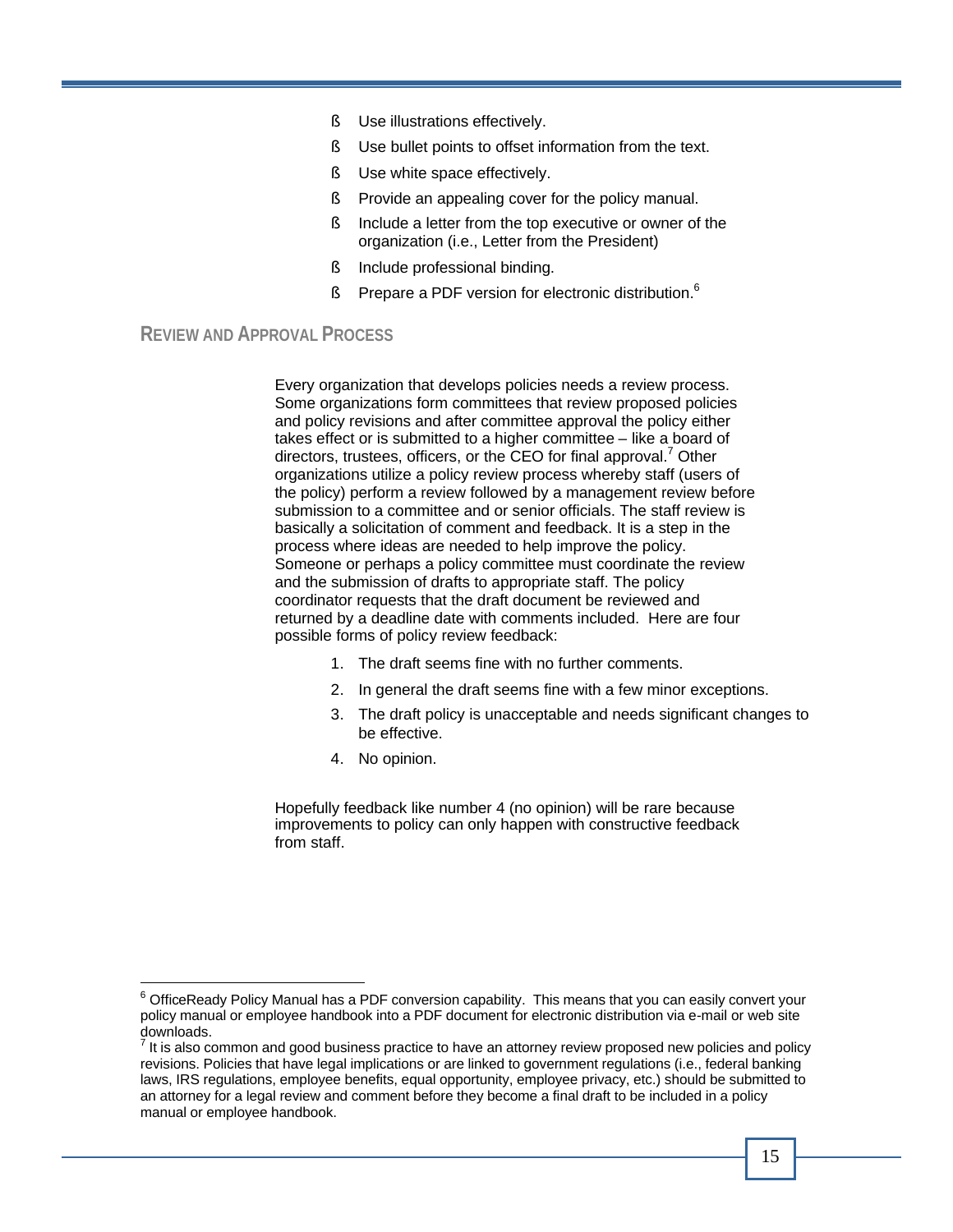When a policy or policy manual has been approved it is time to distribute the document. You can do this either as a printed document or via electronic distribution (email or Web site).

# **Printed Manual**

The printed manual must be made available to all employees of the organization for its full value to be realized. Many organizations provide staff with a policy manual in a binder of some type. One common type of binder is the loose-leaf. The loose-leaf, also known as the standard ring binder makes it easy to insert new policies and replace ones that have been revised.

Whether you choose to use a binder or some other means to contain the documents of your policy manual, you should develop a procedure for distribution of new policies. Usually a distribution memo or letter should accompany new policies (or a new manual). The letter or memo (or in the case of electronic distribution an email message) should contain a summary of what is being distributed (i.e., revised policy, new policy, new table of contents, or new manual).

Another way of introducing a new policy or policy manual is through a bulletin or newsletter. A bulletin is an official communication medium of the organization used to communicate items of general interest. Bulletins can be posted on bulletin boards or can be mailed to each employee. An organizational newsletter can also announce and summarize a new policy or policy manual.

# **Electronic Distribution of Policies**

Policies can also be distributed electronically. Since email is so prevalent in organizations, it makes sense that most electronic distributions of policies begin with an email message. Here are some examples:

- § An email to all employees announcing a new policy.
- § An email with a link to a web site announcing a new policy or online policy manual.
- § An email with an attached Microsoft Word or Adobe PDF document containing an entire policy manual or supplements to an existing manual.

OfficeReady Policy Manual has at its heart Microsoft Word policy templates that can be attached to emails or setup as downloads from a web site. In addition, the software lets you convert your policy manual to a PDF document. This means that you can easily send your converted PDF document via e-mail or web site downloads. PDF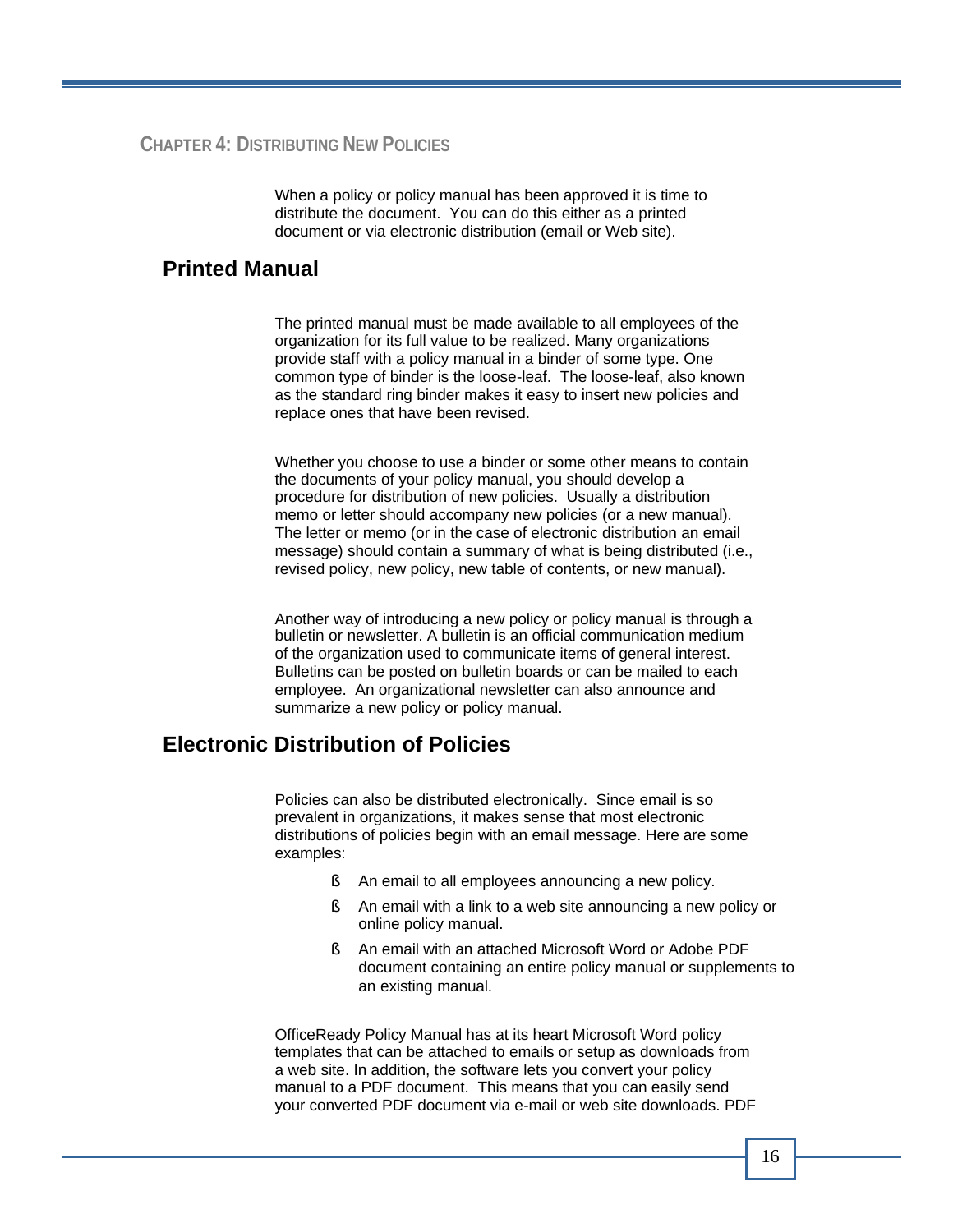(Portable Document Format) was created by Adobe as a standard way to view documents regardless of what software or hardware platform the reader is working with. PDF has quickly become an Internet default - documents on web pages are often uploaded as PDF documents, which can be viewed from the browser window, using free Adobe Acrobat technology (Acrobat Reader).The advantages of electronic distribution:

- § No cost for paper, printing, or physical (mail or interoffice mail) distribution.
- § Shorter publishing cycle. You can put a manual up on the web much faster than distributing a printed manual to all staff.
- § Search and hypertext capabilities

# **Training**

Training employees in the area of policy is very important. Making the policy manual available to staff is a starting point but it is not enough. To help staff to fully understand policies, they may need to see and hear a presentation – an interactive experience that goes beyond the document, email, and PDFs. PowerPoint presentations that help explain new or complex policies can be quite helpful. OfficeReady Policy Manual also contains a variety of useful PowerPoint templates that you can use to develop powerful training sessions.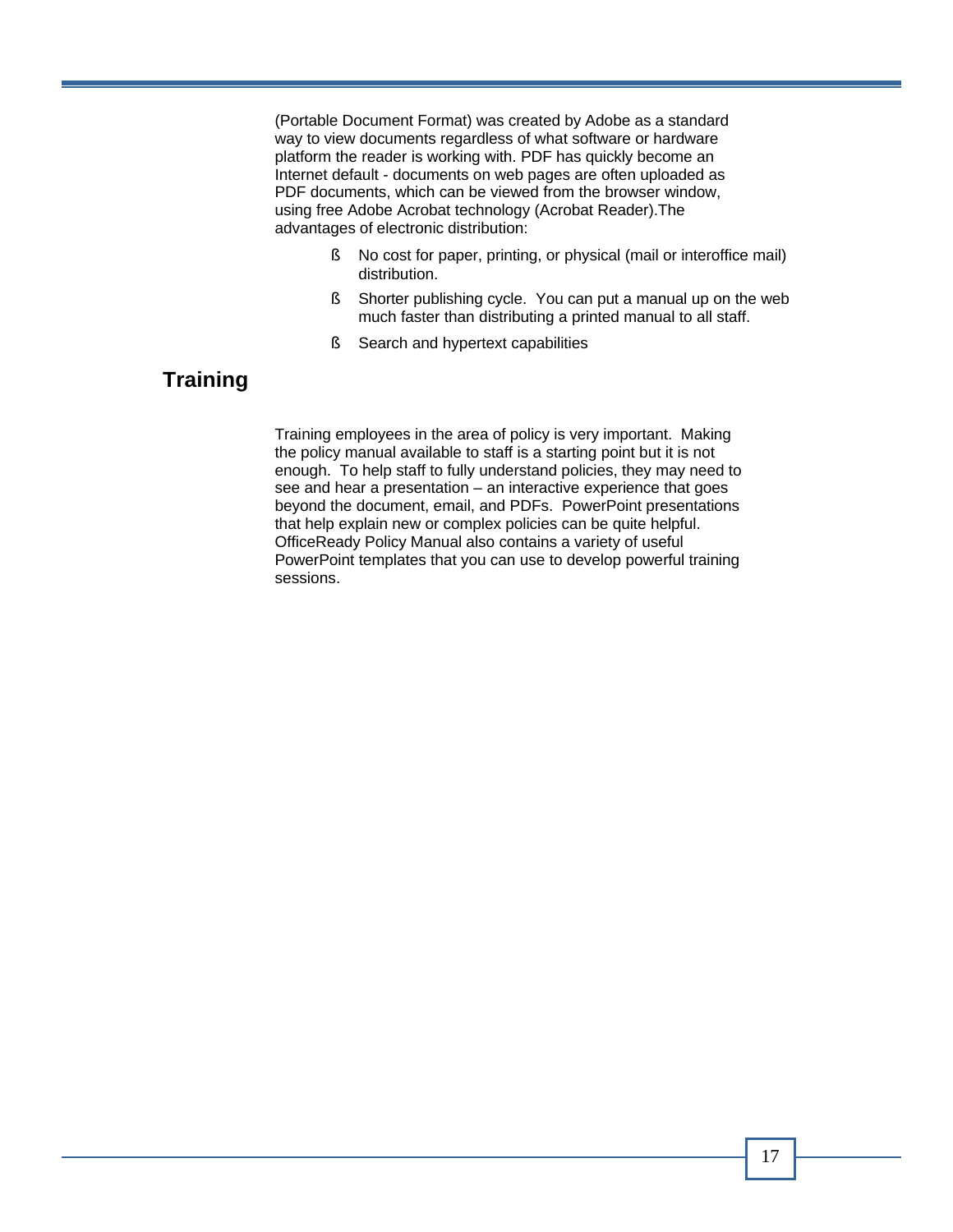#### **BIBLIOGRAPHY**

Flynn, Nancy. The ePolicy Handbook: Designing and Implementing Effective E-Mail, Internet, and Software Policies. New York, New York: AMACOM, 2001.

Flynn, Nancy and Randolph Kahn ESQ. E-Mail Rules. New York, New York: AMACOM, 2003.

Overly, Michael R. ePolcy: How to Develop Computer, E-Mail, and Internet Guidelines to Protect Your Company and its Assets. New York, New York: AMACOM, 1999.

Page, Stephen. Establishing a System of Polices and Procedures. Westerville, Ohio: Process Improvement Publishing, 2002.

Ramey, Ardella and Carl R.J. Sniffen. A Company Policy and Personnel Workbook, Central Point, OR: Oasis Press/PSI Research, 1999.

McQuate, Craig . "Penning Effective Policies." Security Management Dec 2002: 107-111.